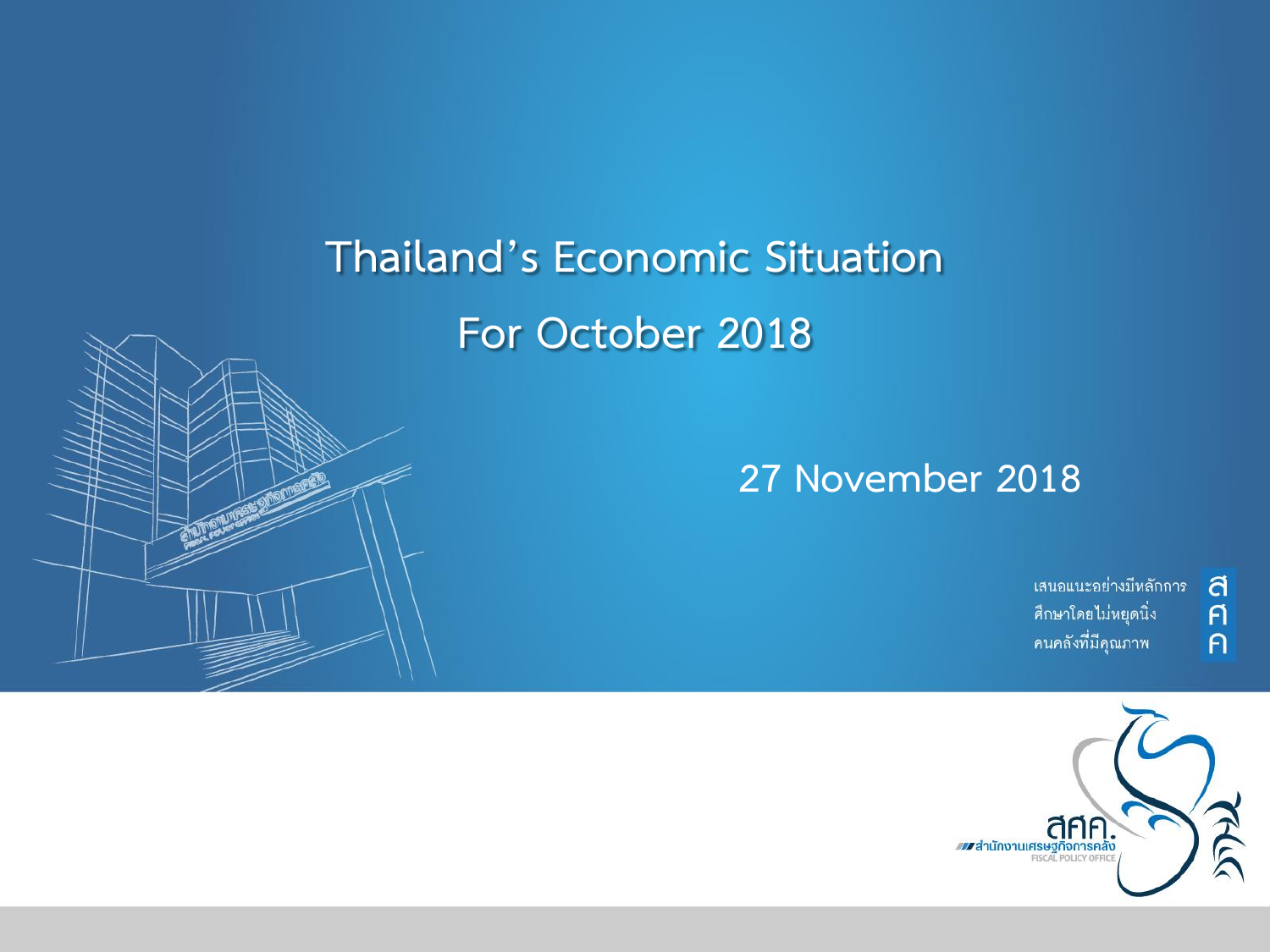F

 $\bigcap$ 



| Growth rate: %YOY                      |         |       |       |       | 2017           |                | 2018     |         |                |          |        |            |  |
|----------------------------------------|---------|-------|-------|-------|----------------|----------------|----------|---------|----------------|----------|--------|------------|--|
| (Share of GDP)                         | 2016    | 2017  | Q1    | Q2    | Q <sub>3</sub> | Q <sub>4</sub> | Q1       | Q2      | Q <sub>3</sub> | Sep      | Oct    | <b>YTD</b> |  |
| Real GDP (%YoY)                        | 3.3     | 3.9   | 3.4   | 3.9   | 4.3            | 4.0            | 4.9      | 4.6     | 3.3            | $\sim$   | $\sim$ | 4.3        |  |
| Private Consumption (50.8%)            | 3.0     | 3.2   | 3.1   | 2.9   | 3.4            | 3.4            | 3.7      | 4.5     | 5.0            | $\sim$   | $\sim$ | 4.4        |  |
| Real VAT (%YoY)                        | 1.4%    | 3.7%  | 3.4%  | 1.1%  | 5.9%           | 4.6%           | 4.1%     | 6.0%    | 6.6%           | 0.8%     | 7.1%   | 5.7%       |  |
| %gog SA / %mom SA                      |         |       | 2.1%  | 0.9%  | 1.9%           | $-0.2%$        | 1.5%     | 2.6%    | 2.5%           | $-8.2%$  | 9.2%   | 5.7%       |  |
| Imports of consumption goods (%YoY)    | 2.2%    | 4.7%  | 0.2%  | 3.2%  | 5.3%           | 10.0%          | 7.4%     | 11.6%   | 6.1%           | 4.0%     | 18.7%  | 9.4%       |  |
| %gog SA / %mom SA                      |         |       | 4.1%  | 0.7%  | 2.3%           | 2.7%           | 1.2%     | 5.0%    | $-2.7%$        | $-3.0%$  | 10.3%  | 9.4%       |  |
| Passenger car sales (%YoY)             | $-6.5%$ | 23.7% | 38.7% | 13.9% | 11.2%          | 33.9%          | 12.1%    | 23.6%   | 21.2%          | 15.6%    | 14.1%  | 18.5%      |  |
| %gog SA / %mom SA                      |         |       | 6.0%  | 0.8%  | 2.6%           | 22.2%          | $-11.3%$ | 11.1%   | 0.6%           | $-3.1%$  | 0.4%   | 18.7%      |  |
| Registration of new Motorcycles (%YoY) | 5.5%    | 4.5%  | 3.2%  | 8.3%  | 0.2%           | 6.5%           | $-1.7%$  | $-5.8%$ | $-3.7%$        | $-10.8%$ | 1.9%   | $-3.3%$    |  |
| %gog SA / %mom SA                      |         |       | 3.4%  | 3.9%  | $-3.5%$        | 2.6%           | $-4.6%$  | $-0.3%$ | $-1.2%$        | $-9.2%$  | 12.1%  | $-3.0%$    |  |
| Consumer Confidence Index (level)      | 62.2    | 64.0  | 64.2  | 64.4  | 62.4           | 65.2           | 66.7     | 67.5    | 69.6           | 69.4     | 68.4   | 68.0       |  |
| Real farm income (FPO) (%YoY)          | 1.5%    | 3.9%  | 18.1% | 15.3% | $-2.5%$        | $-6.7%$        | $-2.3%$  | 3.9%    | 1.1%           | $-4.9%$  | 2.9%   | 0.8%       |  |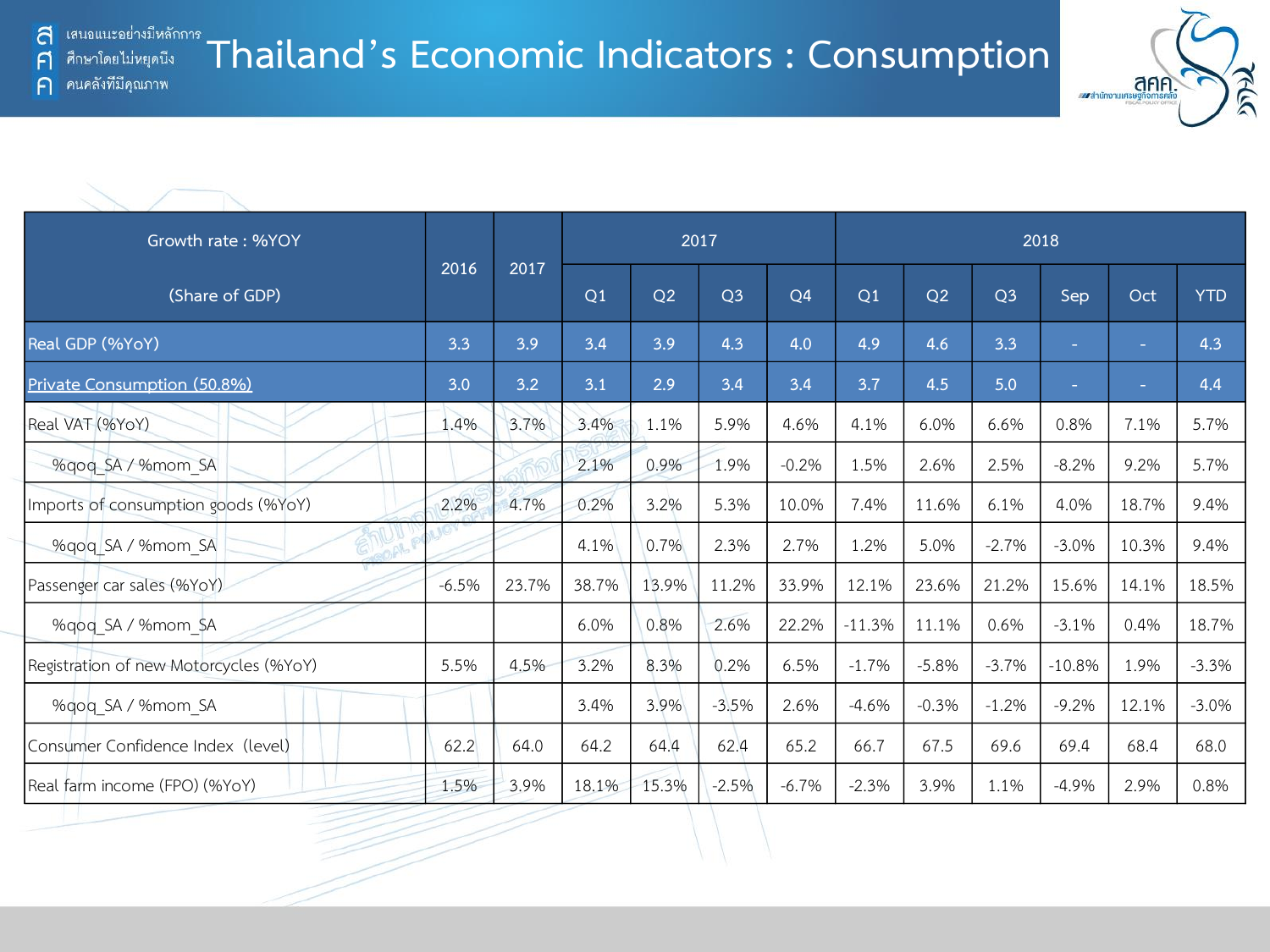ิคนคลังที่มีคุณภาพ

 $\bigcap$ 



| Growth rate: %YoY                             |         |         |         |         | 2017           |                | 2018           |         |                |         |         |            |  |
|-----------------------------------------------|---------|---------|---------|---------|----------------|----------------|----------------|---------|----------------|---------|---------|------------|--|
| (Share of GDP)                                | 2016    | 2017    | Q1      | Q2      | Q <sub>3</sub> | Q <sub>4</sub> | Q <sub>1</sub> | Q2      | Q <sub>3</sub> | Sep     | Oct     | <b>YTD</b> |  |
| Private investment (17.6%)                    | 0.5     | 1.7     | $-1.1$  | 3       | 2.5            | 2.4            | 3.1            | 3.2     | 3.9            | ÷.      | $\sim$  | 3.4        |  |
| Private investment in equipment (14.0%)       | 0.3     | 2.4     | $-0.4$  | 2.9     | 3.7            | 3.4            | 3.1            | 3.3     | 3.4            | ÷       | $\sim$  | 3.3        |  |
| Private investment in construction (3.5%)     | 1.1     | $-1.0$  | $-4.2$  | 3.4     | $-1.0$         | $-2.3$         | 3.4            | 3.0     | 5.4            | ÷.      | $\sim$  | 3.9        |  |
| Private Investment in Equipment Indicators    |         |         |         |         |                |                |                |         |                |         |         |            |  |
| Imports of capital goods (volume) (%YoY)      | $-4.0%$ | 6.3%    | 1.2%    | 9.8%    | 8.4%           | 6.2%           | 8.9%           | 5.6%    | $-0.9%$        | $-6.9%$ | 0.3%    | 4.0%       |  |
| %gog SA / %mom SA                             |         |         | 1.4%    | 1.8%    | 3.3%           | $-0.6%$        | 3.9%           | $-0.8%$ | $-3.2%$        | $-4.6%$ | 0.6%    | 3.9%       |  |
| Commercial car sales (%YoY)                   | $-2.0%$ | 7.5%    | 5.3%    | 2.2%    | 12.8%          | 9.5%           | 13.0%          | 28.2%   | 22.8%          | 13.5%   | 36.0%   | 22.5%      |  |
| %gog SA / %mom SA                             |         |         | $-4.6%$ | $-9.0%$ | 7.7%           | 17.0%          | $-1.6%$        | 3.3%    | 3.2%           | 4.2%    | 0.0%    | 22.8%      |  |
| Private Investment in Construction Indicators |         |         |         |         |                |                |                |         |                |         |         |            |  |
| Real estate tax collection (%YoY)             | $-2.5%$ | $-0.9%$ | $-9.7%$ | $-8.4%$ | 12.3%          | 3.1%           | 14.8%          | 16.8%   | 14.9%          | 9.7%    | 14.9%   | 15.4%      |  |
| %gog SA / %mom SA                             |         |         | $-3.7%$ | 3.6%    | 7.4%           | $-4.1%$        | 7.6%           | 5.2%    | 6.0%           | $-4.7%$ | $-0.4%$ | 16.2%      |  |
| Cement sales (%YoY)                           | $-1.6%$ | 1.3%    | 0.5%    | $-1.6%$ | 3.5%           | 3.1%           | 1.6%           | 4.0%    | 8.8%           | 8.8%    | 13.8%   | 5.5%       |  |
| %gog SA / %mom SA                             |         |         | 2.6%    | $-2.9%$ | 0.7%           | 2.9%           | 0.8%           | $-0.3%$ | 5.4%           | 0.1%    | 1.2%    | 5.6%       |  |
| Construction Materials Index (CMI) (%YoY)     | $-2.7%$ | 1.9%    | 2.0%    | $-1.0%$ | 3.0%           | 3.6%           | 2.8%           | 3.6%    | 3.2%           | 1.5%    | 1.2%    | 3.0%       |  |
|                                               |         |         |         |         |                |                |                |         |                |         |         |            |  |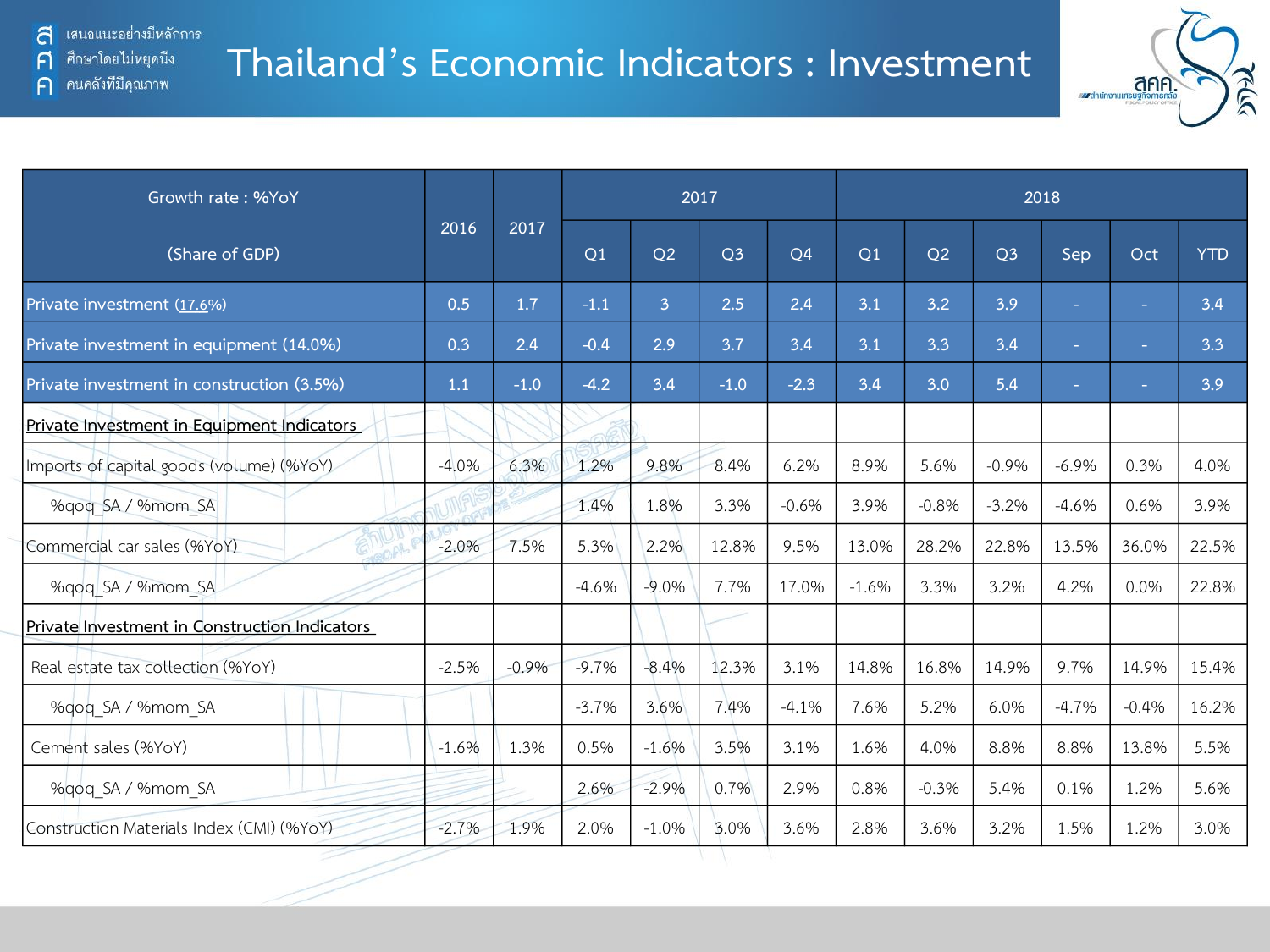### เสนอแนะอย่างมีหลักการ a

ศึกษาโดยไม่หยุดนึง  $\mathsf{F}$ 

### คนคลังที่มีคุณภาพ  $\bigcap$

## **Thailand's Economic Indicators : Exports**



| Growth rate: %YOY                               | 2016    | 2017   |         |        | 2017           |                | 2018   |        |                |         |                          |            |  |  |
|-------------------------------------------------|---------|--------|---------|--------|----------------|----------------|--------|--------|----------------|---------|--------------------------|------------|--|--|
| (Share of GDP)                                  |         |        | Q1      | Q2     | Q <sub>3</sub> | Q <sub>4</sub> | Q1     | Q2     | Q <sub>3</sub> | Sep     | Oct                      | <b>YTD</b> |  |  |
| Exports (Volume) (58.5%)                        | 0.3     | 5.6    | 2.8     | 4.9    | 8.2            | 6.6            | 4.7    | 7.4    | $-0.2$         | ÷       | $\overline{\phantom{a}}$ | 3.9        |  |  |
| Value \$ term (Custom Dep.) %yoy                | 0.5     | 9.9    | 4.8     | 10.7   | 12.3           | 11.6           | 11.3   | 10.6   | 3.0            | $-5.2$  | 8.7                      | 8.2        |  |  |
| Price \$ term (Ministry of Commerce) %yoy       | $-0.4$  | 3.6    | 3.8     | 2.8    | 3.5            | 4.3            | 4.7    | 4.5    | 3.0            | 2.4     | 2.5                      | 3.9        |  |  |
| Volume \$ term (FPO) %yoy                       | 0.9     | 6.0    | 1.0     | 7.7    | 8.5            | 6.9            | 6.4    | 5.8    | 0.0            | $-7.5$  | 6.0                      | 4.2        |  |  |
| Export values (Share of values 2016 >><br>2017) |         |        |         |        |                |                |        |        |                |         |                          |            |  |  |
| Electronic goods ((15.0%>>15.5%) %yoy           | $-0.8$  | 13.6   | 9.0     | 15.7   | 11.3           | 18.2           | 16.5   | 10.1   | 1.8            | $-4.1$  | $-0.3$                   | 8.1        |  |  |
| Volume \$ term %yoy                             | $-1.1$  | 13.7   | 8.9     | 16.2   | 11.7           | 18.0           | 14.0   | 6.8    | $-1.1$         | $-6.9$  | $-2.9$                   | 5.2        |  |  |
| Vehicle (15.1% >>14.5%) %yoy                    | 3.7     | 5.5    | $-0.3$  | 2.8    | 2.2            | 18.0           | 20.2   | 16.1   | 8.8            | $-6.3$  | $-6.5$                   | 12.4       |  |  |
| Volume \$ term %yoy                             | 2.8     | 4.6    | $-1.2$  | 1.9    | 1.5            | 16.8           | 18.4   | 14.3   | 7.4            | $-7.8$  | $-6.9$                   | 10.9       |  |  |
| Electrical appliance (10.2% >>9.9%) %yoy        | $-1.1$  | 6.3    | 9.9     | 9.3    | 3.9            | 2.5            | 5.8    | 3.9    | 4.1            | $-0.8$  | 5.1                      | 4.6        |  |  |
| Volume \$ term %yoy                             | $-1.3$  | 4.0    | 9.6     | 7.6    | 0.6            | $-1.7$         | 0.9    | 0.4    | 2.5            | $-1.8$  | 4.0                      | 1.5        |  |  |
| Agriculture (9.0% >>9.7%) %yoy                  | $-3.4$  | 17.8   | 17.5    | 18.4   | 24.6           | 11.8           | 0.4    | 6.2    | 1.3            | 0.1     | 11.2                     | 3.4        |  |  |
| Volume \$ term %yoy                             | $-1.7$  | 7.3    | 7.0     | 10.6   | 13.8           | $-0.8$         | $-9.6$ | $-2.4$ | $-2.4$         | $-2.2$  | 7.6                      | $-3.7$     |  |  |
| Agro-industry (8.0% >>7.1%) %yoy                | 3.5     | $-0.8$ | $-5.5$  | $-0.1$ | 2.9            | $-0.7$         | 6.5    | 3.7    | 3.7            | $-1.6$  | 13.5                     | 5.5        |  |  |
| Volume \$ term %yoy                             | 2.7     | $-8.2$ | $-11.5$ | $-7.7$ | $-5.1$         | $-8.4$         | 2.1    | 2.8    | 5.6            | 1.1     | 16.3                     | 4.8        |  |  |
| Mineral and fuel (2.6% >>3.0%) %yoy             | $-24.8$ | 29.3   | 42.7    | 30.9   | 23.9           | 24.7           | 38.3   | 29.7   | 29.8           | 8.9     | 32.1                     | 32.3       |  |  |
| Volume \$ term %yoy                             | $-20.3$ | 5.6    | 4.2     | 4.0    | 7.5            | 6.4            | 17.2   | 8.3    | $-2.1$         | $-16.1$ | $-0.8$                   | 6.1        |  |  |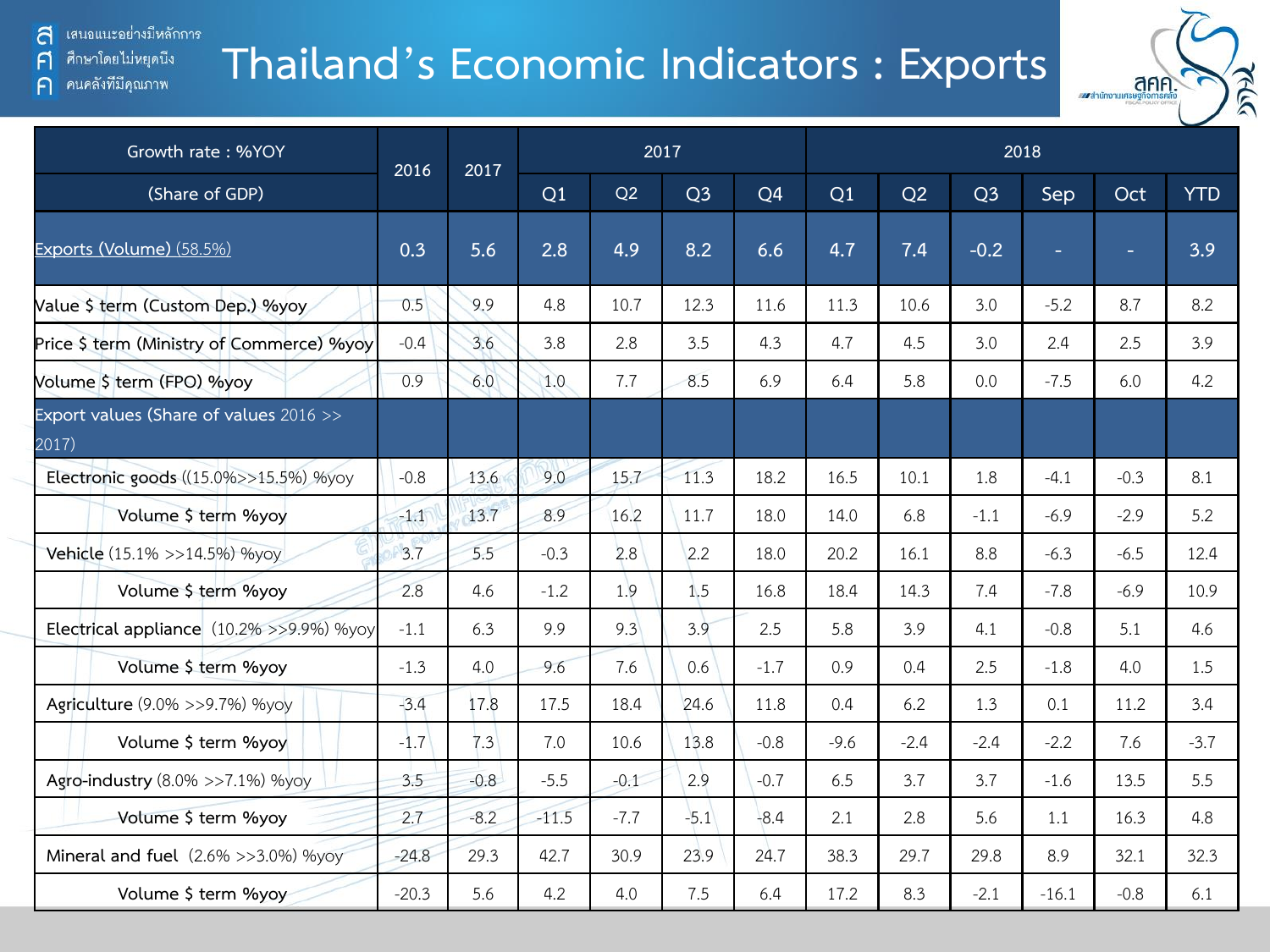์ ศึกษาโดยไม่หยุดนี<sub>้</sub>ง  $\mathsf{F}$ 

ิคนคลังที่มีคุณภาพ  $\bigcap$ 

# **Exports by Destination**



| Major trade partners 16 countries | 2016    | 2017   |         |        | 2017           |                | 2018 |         |                |         |        |            |  |  |
|-----------------------------------|---------|--------|---------|--------|----------------|----------------|------|---------|----------------|---------|--------|------------|--|--|
| (Export share 2016 >> 2017)       |         |        | Q1      | Q2     | Q <sub>3</sub> | Q <sub>4</sub> | Q1   | Q2      | Q <sub>3</sub> | Sep     | Oct    | <b>YTD</b> |  |  |
| Exports to the world (%yoy)       | 0.5     | 9.9    | 4.8     | 10.7   | 12.3           | 11.6           | 11.3 | 10.6    | 3.0            | $-5.2$  | 8.7    | 8.2        |  |  |
| 1. China (11.0% >> 12.4%)         | 0.3     | 24.0   | 37.0    | 26.6   | 22.0           | 14.1           | 0.3  | 15.1    | $-2.8$         | $-14.1$ | 3.0    | 3.8        |  |  |
| 2. USA $(11.0\% \gg 11.2\%)$      | 1.8     | 8.5    | 7.6     | 7.2    | 8.3            | 10.7           | 9.0  | 6.6     | 0.0            | 1.2     | 7.2    | 5.2        |  |  |
| 3. Japan (9.5% >> 9.4%)           | 2.1     | 7.7    | $-3.6$  | 16.4   | 10.4           | 9.1            | 24.9 | 11.2    | 8.7            | 0.2     | 18.7   | 15.2       |  |  |
| 4. EU $(9.3\% >> 9.1\%)$          | 1.0     | 8.1    | 8.7     | 5.5    | 6.8            | 11.3           | 10.5 | 11.1    | 2.5            | 3.9     | $-4.1$ | 6.6        |  |  |
| 5. Australia (5.6% >> 5.3%)       | 5.6     | 3.5    | $-0.5$  | $-2.0$ | 0.3            | 17.4           | 13.8 | 10.3    | $-3.3$         | $-19.3$ | $-2.0$ | 5.5        |  |  |
| 6. Hong Kong (5.3% >> 5.2%)       | $-3.0$  | 7.2    | 5.9     | 13.1   | 7.7            | 2.8            | 1.7  | 9.8     | 2.7            | $-7.0$  | $-2.8$ | 3.9        |  |  |
| 7. Vietnam (4.4% >> 4.9%)         | 5.8     | 22.9   | 23.4    | 25.7   | 25.8           | 17.7           | 18.6 | 6.5     | 13.1           | 6.5     | 15.1   | 12.8       |  |  |
| 8. Malaysia (4.5% >> 4.4%)        | $-5.5$  | 7.4    | $-3.7$  | 7.4    | 10.0           | 16.5           | 15.5 | 12.0    | 19.3           | 0.5     | 6.1    | 14.6       |  |  |
| 9. Middle East (4.2% >> 3.8%)     | $-12.2$ | $-1.8$ | $-19.9$ | 4.6    | 5.0            | 7.1            | 10.7 | $-10.4$ | $-5.4$         | $-0.5$  | $-7.4$ | $-2.6$     |  |  |
| 10. Indonesia (3.8% >> 3.7%)      | 4.5     | 8.2    | $-7.7$  | 21.4   | 2.6            | 20.2           | 18.3 | 7.8     | 17.5           | 11.3    | 24.9   | 15.4       |  |  |
| 11. Singapore (3.8% >> 3.5%)      | $-6.0$  | 0.8    | $-20.2$ | 34.2   | $-0.1$         | $-1.9$         | 12.1 | $-7.6$  | 24.9           | $-6.5$  | 72.8   | 14.5       |  |  |
| 12. Philippines (3.0% >> 2.9%)    | 6.8     | 8.6    | 0.6     | 6.2    | 8.6            | 18.8           | 14.0 | 22.9    | 23.3           | $-3.0$  | 4.2    | 18.3       |  |  |
| 13. Africa (2.9% >> 2.9%)         | $-8.5$  | 10.9   | 0.3     | 3.3    | 19.7           | 20.3           | 20.7 | 18.3    | 4.1            | 17.3    | 8.3    | 13.2       |  |  |
| 14. India (2.4% >> 2.7%)          | $-2.6$  | 25.7   | 17.7    | 13.0   | 27.4           | 46.3           | 31.6 | 27.0    | 13.8           | 3.8     | 12.0   | 22.6       |  |  |
| 15. South Korea (1.9% >> 1.9%)    | $-0.7$  | 14.4   | 23.2    | 24.1   | 11.8           | 0.7            | 5.1  | 10.7    | 2.1            | 9.0     | 14.3   | 6.7        |  |  |
| 16. Taiwan (1.6% >> 1.6%)         | $-4.5$  | 19.0   | 16.4    | 22.7   | 24.9           | 11.9           | 11.0 | 0.0     | $-11.2$        | $-17.5$ | $-4.5$ | $-1.0$     |  |  |
| PS.ASEAN-9 (25.7% >> 25.4%)       | $-0.7$  | 8.9    | 0.4     | 14.9   | 9.6            | 11.2           | 14.8 | 12.4    | 22.3           | 7.9     | 21.8   | 17.1       |  |  |
| PS.ASEAN-5 (15.3% >> 15.0%)       | $-1.1$  | 6.1    | $-8.5$  | 17.1   | 5.2            | 13.2           | 15.2 | 7.6     | 21.0           | 0.9     | 24.4   | 15.5       |  |  |
| PS.Indochina-4 (10.4% >> 10.3%)   | 0.0     | 12.9   | 15.6    | 11.7   | 16.3           | 8.9            | 14.3 | 19.6    | 24.2           | 17.5    | 18.2   | 19.3       |  |  |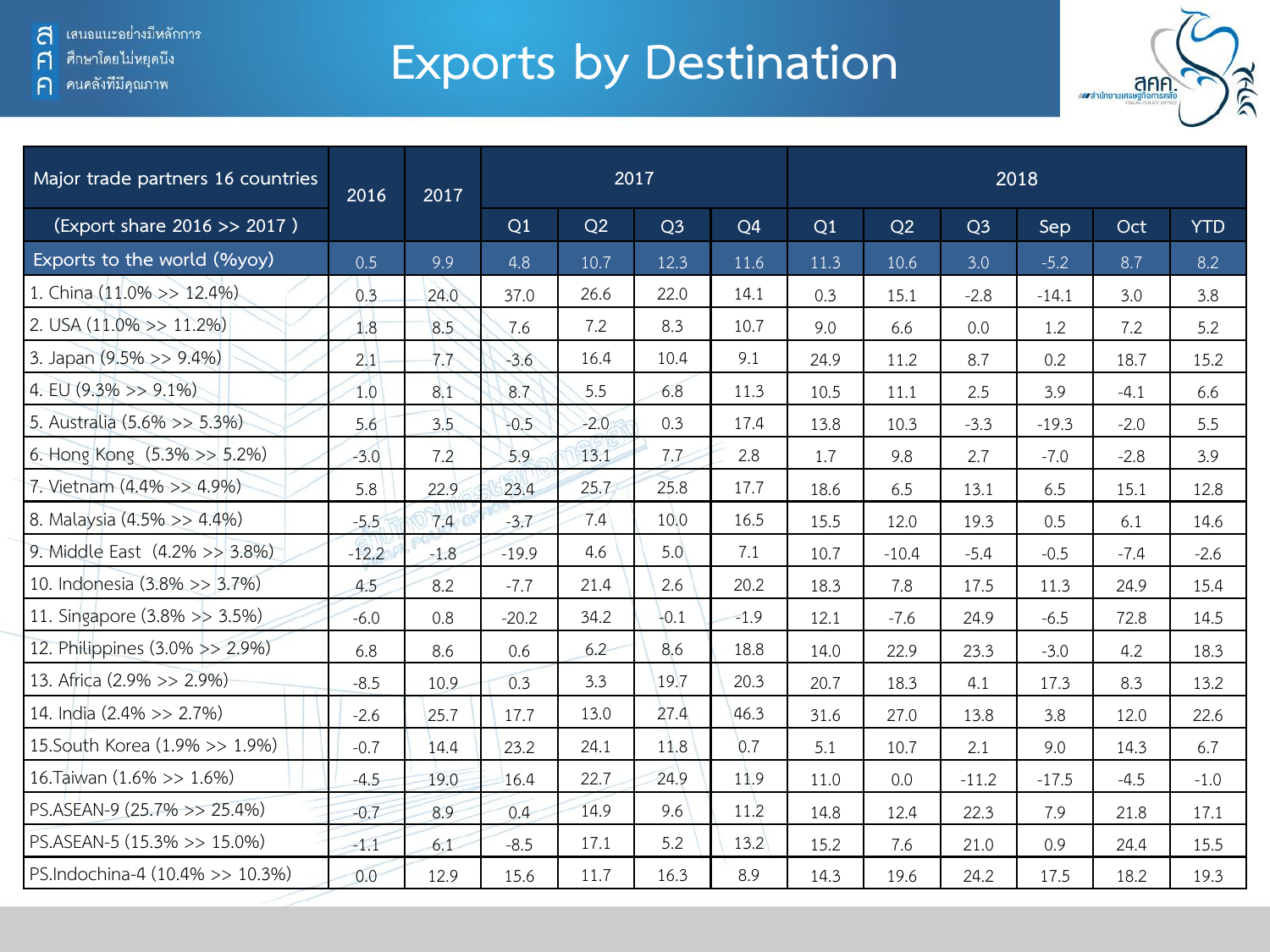### เสนอแนะอย่างมีหลักการ a

ศึกษาโดยไม่หยุดนี้ง  $\mathsf{F}$ 

คนคลังที่มีคุณภาพ  $\bigcap$ 

### **Thailand's Economic Indicators : Imports**



| Growth rate: %YOY                                                          |         |      |        |        | 2017           |      | 2018 |      |                |        |        |            |  |  |
|----------------------------------------------------------------------------|---------|------|--------|--------|----------------|------|------|------|----------------|--------|--------|------------|--|--|
| (Share of GDP)                                                             | 2016    | 2017 | Q1     | Q2     | Q <sub>3</sub> | Q4   | Q1   | Q2   | Q <sub>3</sub> | Sep    | Oct    | <b>YTD</b> |  |  |
| Real Imports (55.4%)                                                       | $-2.3$  | 8.5  | 7.3    | 9.2    | 9.2            | 8.3  | 9.3  | 7.2  | 9.4            | ÷.     | ÷.     | 8.6        |  |  |
| Value \$ term (Custom Dep.) %yoy                                           | $-4.2$  | 14.1 | 14.1   | 14.3   | 13.8           | 14.1 | 16.9 | 14.4 | 14.5           | 9.9    | 11.2   | 14.8       |  |  |
| Price \$ term (Ministry of Commerce)<br><b>Myoy</b>                        | $-2.7$  | 5.5  | 8.1    | 4.5    | 3.8            | 5.8  | 6.6  | 7.2  | 6.2            | 5.6    | 5.5    | 6.5        |  |  |
| Volume \$ term (FPO) %yoy                                                  | $-1.6$  | 8.1  | 5.6    | 9.4    | 9.6            | 7.9  | 9.7  | 6.7  | 7.8            | 4.0    | 5.4    | 7.8        |  |  |
| Import Goods (Share of values 2016>><br>17)                                |         |      |        |        |                |      |      |      |                |        |        |            |  |  |
| Raw materials (39.6% >> 41.0%) %yoy                                        | $-2.4$  | 18.7 | 21.4   | 20.4   | 18.5           | 15.1 | 16.1 | 8.2  | 17.2           | 11.5   | 13.4   | 13.8       |  |  |
| Volume \$ term %yoy                                                        | $-1.7$  | 14.1 | 17.1   | 16.5   | 15.9           | 8.0  | 6.3  | 3.7  | 14.0           | 9.3    | 11.3   | 8.4        |  |  |
| Less raw gold (36.5% >> 36.0%) %yoy                                        | $-0.8$  | 13.0 | 14.5   | 16.0   | 10.3           | 11.6 | 15.4 | 9.9  | 10.4           | 7.1    | 13.5   | 12.0       |  |  |
| Volume \$ term %yoy                                                        | 0.3     | 8.8  | 9.6    | 11.6   | 6.6            | 7.6  | 5.6  | 5.4  | 5.7            | 3.6    | 10.8   | 6.1        |  |  |
| Capital goods (29.0% >> 27.3%) %yoy                                        | $-2.8$  | 8.0  | 3.5    | 11.6   | 9.1            | 8.0  | 12.0 | 7.9  | 0.2            | $-5.7$ | 1.5    | 6.0        |  |  |
| Volume \$ term %yoy                                                        | $-4.0$  | 6.3  | 1.2    | 9.8    | 8.4            | 6.2  | 8.9  | 5.6  | $-0.9$         | $-6.9$ | 0.3    | 4.0        |  |  |
| Capital goods excluding aircraft, ship,<br>and train (26.9% >> 24.7%) %yoy | $-1.2$  | 5.3  | 0.7    | 6.1    | 7.7            | 6.7  | 9.3  | 14.6 | 6.3            | 5.9    | 6.3    | 9.5        |  |  |
| Volume \$ term %yoy                                                        | $-2.6$  | 3.5  | $-1.7$ | 4.3    | 6.9            | 4.7  | 5.9  | 12.1 | 5.0            | 4.7    | 5.2    | 7.3        |  |  |
| Fuel (12.1% >> 14.1%) %yoy                                                 | $-20.7$ | 25.6 | 44.3   | 14.1   | 18.9           | 28.8 | 31.4 | 49.7 | 50.6           | 50.5   | 21.1   | 41.1       |  |  |
| Volume \$ term %yoy                                                        | $-3.6$  | 0.4  | $-0.3$ | $-2.6$ | 1.7            | 2.7  | 9.3  | 12.3 | 10.5           | 12.3   | $-8.1$ | 8.5        |  |  |
| Consumer goods (12.4% >> 11.3%)<br><b>Myoy</b>                             | 2.3     | 6.4  | 1.0    | 4.4    | 7.2            | 13.2 | 10.9 | 13.8 | 6.9            | 4.5    | 19.2   | 11.4       |  |  |
| Volume \$ term %yoy                                                        | 2.2     | 4.7  | 0.2    | 3.2    | 5.3            | 10.0 | 7.4  | 11.6 | 6.1            | 4.0    | 18.7   | 9.4        |  |  |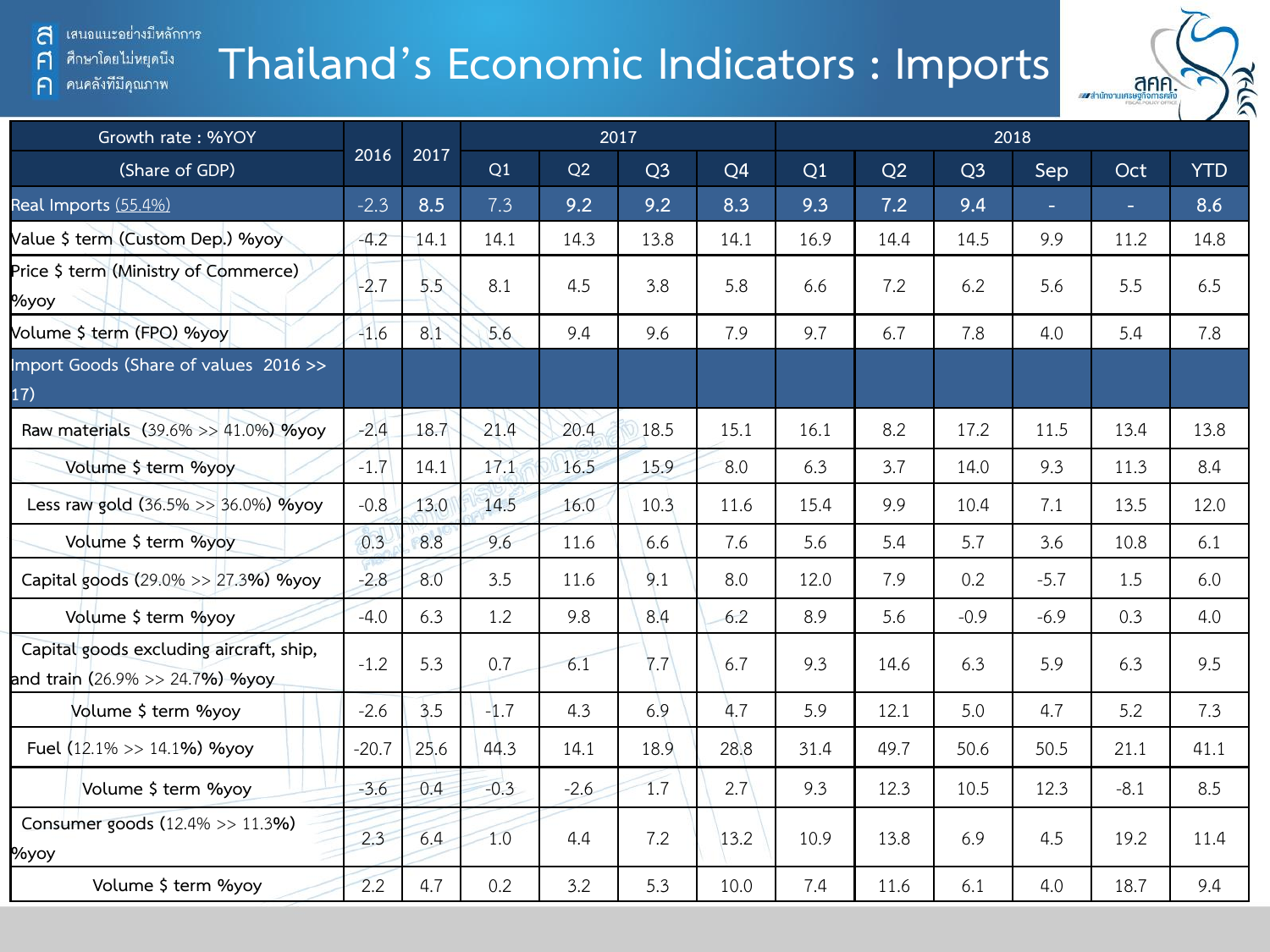



| Growth rate: %YoY                              |        | 2017 |      |                | 2017           |                | 2018  |                |                |                |         |            |  |
|------------------------------------------------|--------|------|------|----------------|----------------|----------------|-------|----------------|----------------|----------------|---------|------------|--|
| (Share of GDP)                                 | 2016   |      | Q1   | Q <sub>2</sub> | Q <sub>3</sub> | Q <sub>4</sub> | Q1    | Q <sub>2</sub> | Q <sub>3</sub> | Sep            | Oct     | <b>YTD</b> |  |
| Agri-sector production (6.3%)                  | $-2.5$ | 6.2  | 6.0  | 15.9           | 9.7            | $-1.3$         | 6.5   | 10.2           | 4.3            | $\blacksquare$ | ×       | 7.0        |  |
| Non-agri-sector production (94.5%)             | 3.8    | 3.7  | 3.2  | 3.0            | 4.0            | 4.6            | 4.8   | 4.1            | 3.3            | $\sim$         | $\sim$  | 4.1        |  |
| - Manufacturing production (27.4%)             | 2.3    | 2.5  | 1.9  | 1.0            | 4.2            | 3.0            | 3.7   | 3.2            | 1.6            | $\sim$         | ×       | 2.8        |  |
| - Hotels and restaurants (5.8%)                | 9.9    | 8.5  | 5.1  | 7.0            | 6.9            | 15.3           | 12.8  | 9.4            | 6.5            | $\sim$         | ×       | 9.6        |  |
| Agricultural products (%YoY)                   | 0.0%   | 6.8% | 7.4% | 17.0%          | 11.4%          | $-0.4%$        | 11.8% | 11.6%          | 5.9%           | 2.2%           | 4.2%    | 9.3%       |  |
| Thai Industries Sentiment Index (TISI) (level) | 90.8   | 86.3 | 87.0 | 85.5           | 85.2           | 87.3           | 90.5  | 90.3           | 92.4           | 91.5           | 92.6    | 91.2       |  |
| Number of foreign inbound tourists (%YoY)      | 8.7%   | 9.2% | 2.0% | 9.0%           | 7.7%           | 19.5%          | 15.5% | 8.4%           | 1.9%           | 2.1%           | $-0.5%$ | 7.8%       |  |
| %gog SA / %mom SA                              |        | 9.4% | 9.8% | 6.0%           | 3.3%           | 0.2%           | 5.1%  | $-0.4%$        | $-2.8%$        | 0.4%           | $-0.1%$ | 7.4%       |  |